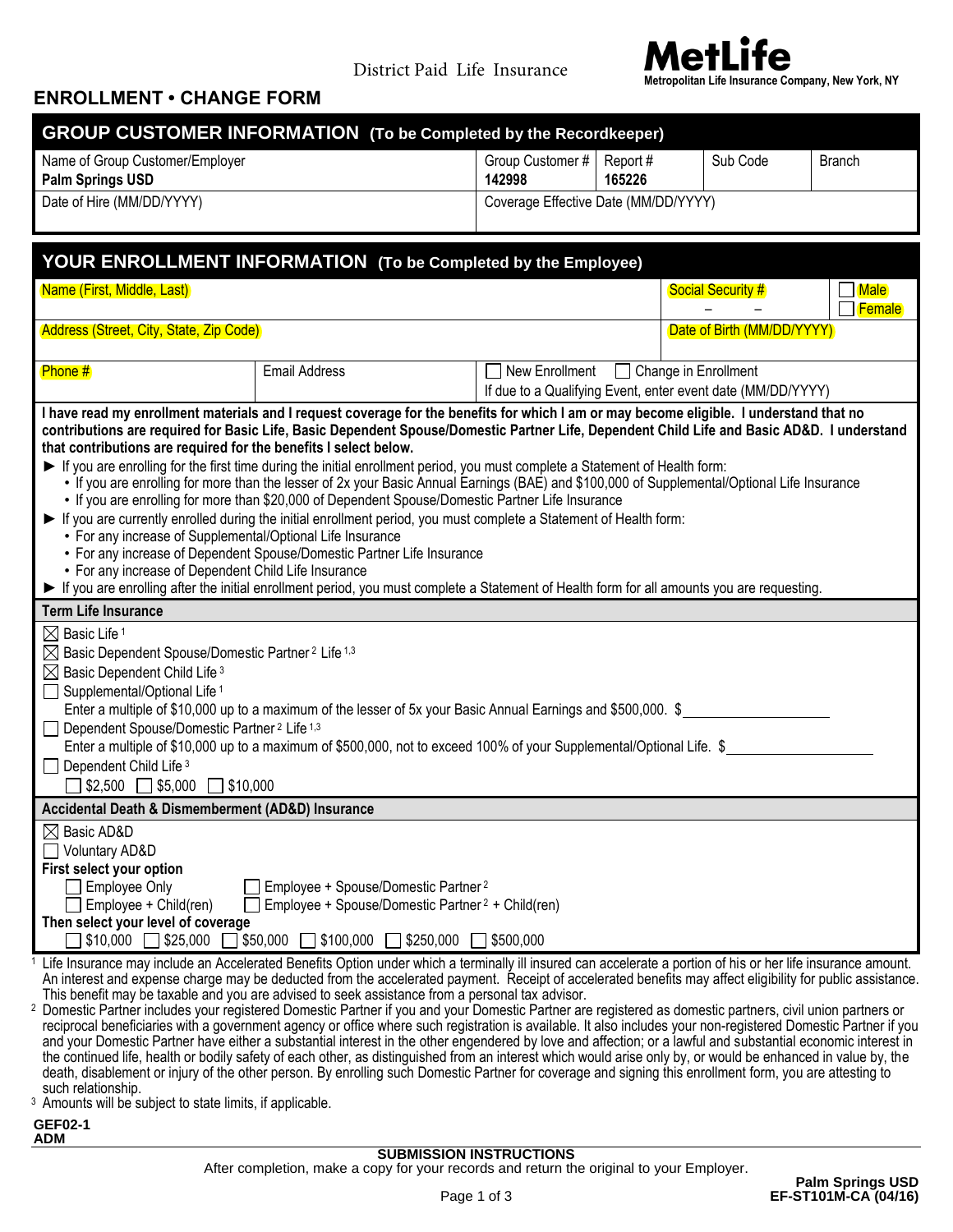# **Metropolitan Life Insurance Company, New York, NY**

| <b>Dependent Information</b>                                                                                                                |                            |                                           |
|---------------------------------------------------------------------------------------------------------------------------------------------|----------------------------|-------------------------------------------|
| If you are applying for coverage for your Spouse/Domestic Partner and/or Child(ren), please provide the information requested below:        |                            |                                           |
| Name of your Spouse/Domestic Partner (First, Middle, Last)                                                                                  | Date of Birth (MM/DD/YYYY) |                                           |
|                                                                                                                                             |                            | $\blacksquare$ Male $\blacksquare$ Female |
| Name(s) of your Child(ren) (First, Middle, Last)                                                                                            | Date of Birth (MM/DD/YYYY) |                                           |
|                                                                                                                                             |                            | Male $\Box$ Female                        |
|                                                                                                                                             |                            | $\Box$ Male $\Box$ Female                 |
|                                                                                                                                             |                            | $\Box$ Male $\Box$ Female                 |
|                                                                                                                                             |                            | $\Box$ Male $\Box$ Female                 |
| Check here if you need more lines. Provide the additional information on a separate piece of paper and return it with your enrollment form. |                            |                                           |

#### **GEF02-1**

#### **ADM**

### **FRAUD WARNINGS**

Before signing this enrollment form, please read the warning for the state where you reside and for the state where the contract under which you are applying for coverage was issued.

**Alabama, Arkansas, District of Columbia, Louisiana, Massachusetts, New Mexico, Ohio, Rhode Island and West Virginia**: Any person who knowingly presents a false or fraudulent claim for payment of a loss or benefit or knowingly presents false information in an application for insurance is guilty of a crime and may be subject to fines and confinement in prison.

**Colorado**: It is unlawful to knowingly provide false, incomplete or misleading facts or information to an insurance company for the purpose of defrauding or attempting to defraud the company. Penalties may include imprisonment, fines, denial of insurance and civil damages. Any insurance company or agent of an insurance company who knowingly provides false, incomplete, or misleading facts or information to a policyholder or claimant for the purpose of defrauding or attempting to defraud the policyholder or claimant with regard to a settlement or award payable from insurance proceeds shall be reported to the Colorado Division of Insurance within the Department of Regulatory Agencies.

**Florida**: Any person who knowingly and with intent to injure, defraud or deceive any insurance company files a statement of claim or an application containing any false, incomplete or misleading information is guilty of a felony of the third degree.

**Kentucky**: Any person who knowingly and with intent to defraud any insurance company or other person files an application for insurance containing any materially false information or conceals, for the purpose of misleading, information concerning any fact material thereto commits a fraudulent insurance act, which is a crime.

**Maine, Tennessee and Washington: It is a crime to knowingly provide false, incomplete or misleading information to an insurance company for the purpose of defrauding the company. Penalties may include imprisonment, fines or a denial of insurance benefits.**

**Maryland**: Any person who knowingly or willfully presents a false or fraudulent claim for payment of a loss or benefit or who knowingly or willfully presents false information in an application for insurance is guilty of a crime and may be subject to fines and confinement in prison.

**New Jersey**: Any person who files an application containing any false or misleading information is subject to criminal and civil penalties.

**New York** (only applies to Accident and Health Benefits): Any person who knowingly and with intent to defraud any insurance company or other person files an application for insurance or statement of claim containing any materially false information, or conceals for the purpose of misleading, information concerning any fact material thereto, commits a fraudulent insurance act, which is a crime, and shall also be subject to a civil penalty not to exceed five thousand dollars and the stated value of the claim for each such violation.

**Oklahoma:** WARNING: Any person who knowingly, and with intent to injure, defraud or deceive any insurer, makes any claim for the proceeds of an insurance policy containing any false, incomplete or misleading information is guilty of a felony.

**Oregon**: Any person who knowingly presents a materially false statement in an application for insurance may be guilty of a criminal offense and may be subject to penalties under state law.

**Puerto Rico:** Any person who knowingly and with the intention to defraud includes false information in an application for insurance or files, assists or abets in the filing of a fraudulent claim to obtain payment of a loss or other benefit, or files more than one claim for the same loss or damage, commits a felony and if found guilty shall be punished for each violation with a fine of no less than five thousand dollars (\$5,000), not to exceed ten thousand dollars (\$10,000); or imprisoned for a fixed term of three (3) years, or both. If aggravating circumstances exist, the fixed jail term may be increased to a maximum of five (5) years; and if mitigating circumstances are present, the jail term may be reduced to a minimum of two (2) years.

**Vermont:** Any person who knowingly presents a false statement in an application for insurance may be guilty of a criminal offense and subject to penalties under state law.

**Virginia:** Any person who, with the intent to defraud or knowing that he is facilitating a fraud against an insurer, submits an application or files a claim containing a false or deceptive statement may have violated the state law.

**Pennsylvania and all other states:** Any person who knowingly and with intent to defraud any insurance company or other person files an application for insurance or statement of claim containing any materially false information, or conceals for the purpose of misleading, information concerning any fact material thereto commits a fraudulent insurance act, which is a crime and subjects such person to criminal and civil penalties.